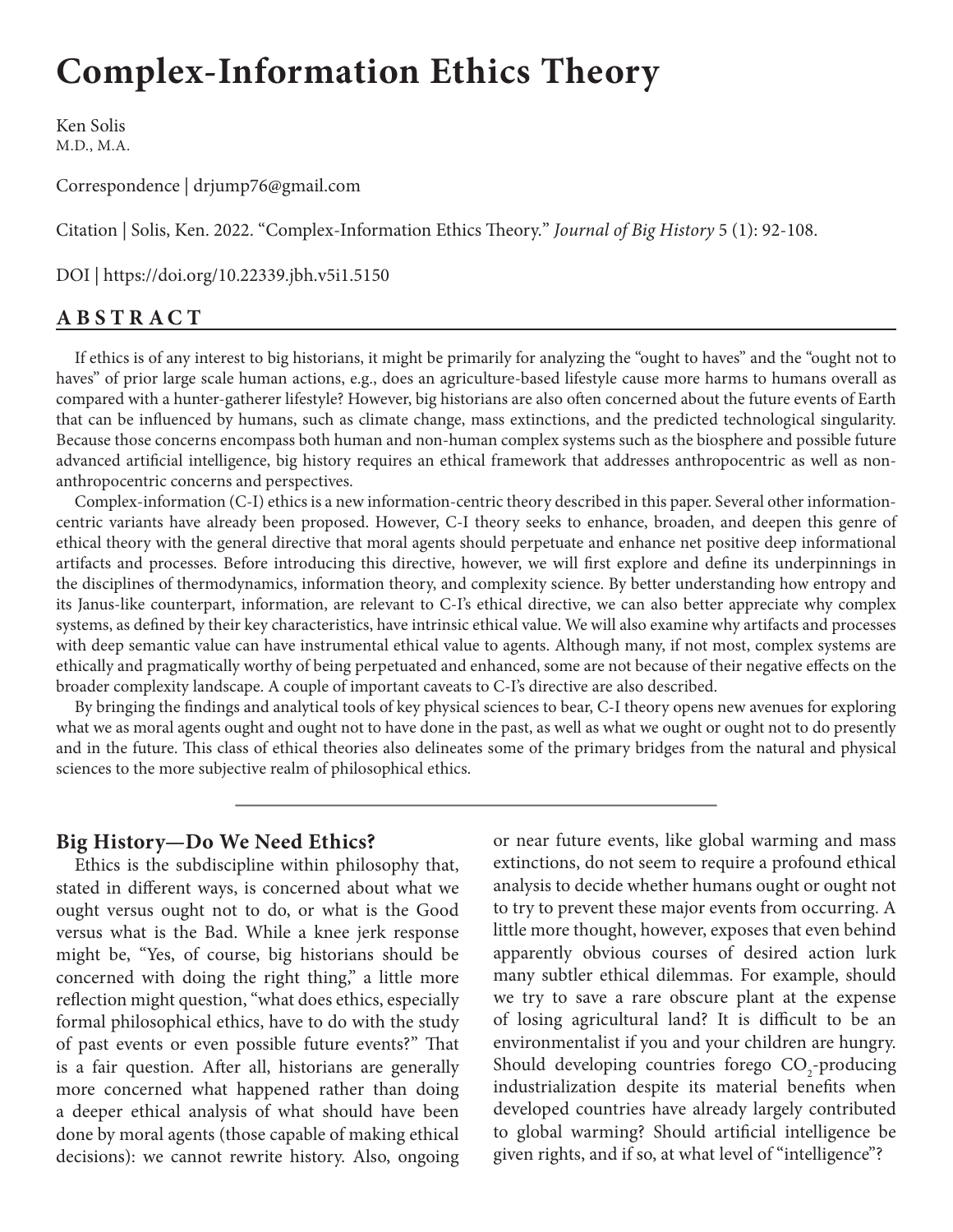These examples reveal at least a few reasons why we should have an interest in ethics: big historians often have a unique knowledge base, given our interest in vast spans of time, familiarity with multiple disciplines, and examination of overarching trends. With that unique background we are ostensibly well positioned to offer unique perspectives to assess the ethical dimensions of prior human events, current generalized human actions, and possible future actions and scenarios. The current COVID-19 pandemic offers but one contemporary example where historians can provide lessons regarding how societal dynamics and the viral pathogen itself will likely unfold. For example, the Spanish flu pandemic of 1918-1920 was met by public mask burning protests, the continued gathering of large groups of people, and healthcare systems being overwhelmed; many politicians minimized the disease's extent and severity (Barry 2005). These actions led to confusion, loss of trust in government, and needless deaths. Arguably, the same mistakes were made yet again with essentially the same ethical ramifications. For example, how should we balance personal freedom versus the welfare of the community? How should we fairly distribute limited healthcare resources? What is the role of governments and communities in facing a common, invisible threat?

Ray Kurzweil's predictions from his book, *The Singularity is Near*, provide an example where big historians might offer ethical lessons from the past to anticipate the future better. Kurzweil foresees a future utopia made possible by advanced artificial intelligence and nanotechnology (2006). Big historians, however, would likely urge strong caution about having unequivocal hopes regarding these new technologies and likely advise that we should proceed with due diligence. While "hope springs eternal," we can point out that every increase in complexity, whether it is the change from hunter-gatherer to agrarian societies or the onset of the information age, new sets of unanticipated problems invariably have occurred. Big history has likely never witnessed an unmitigated panacea with any wide-ranging change or advancement.

#### **Ethics—Which One?**

The classical, well-known ethical theories that have been promulgated by philosophers, religious leaders, and other thinkers over the past few millennia have almost universally been concerned with what was the right action to take for the sake of themselves and other humans, i.e., they are anthropocentric. Traditional theories like Aristotle's (384-322 BCE) virtue ethics focus on what human character traits would promote human flourishing (eudaimonia). Immanuel Kant's (1724-1804) deontological ethics states that we should faithfully follow rules that any rational human being would develop to avoid contradiction, hypocrisy, and other irrational practices, as well as have the qualification that the rules should be universalizable, i.e., followable by everyone. Jeremy Bentham (1748- 1832) and John Stuart Mill's (1805-1873) utilitarianism argues that we should do the action that would lead to the greatest good for the greatest number of people (Panzas et al. 2010). This list is far from complete; nevertheless, with some exceptions like Jainism, most religious ethical codes and secular ethical theories are similarly anthropocentric (Mardia 2013).

With increasing awareness of the environment and its importance in the last century, ethical frameworks reaching beyond immediate human concerns have been proposed to include other living organisms, ecosystems, and Earth itself. A couple of examples include Aldo Leopold's (1887-1948) land ethic and Arne Naess's (1912-2009) deep ecology (Aldo Leopold Foundation 2021; Keller 2008). The unwritten, informal ethics of many Native American tribes expresses deep concern about their relationship to nature and long preceded those of Western thinkers (Reynolds 2007).

The latter theories that give ethical value to the biosphere are an important step in the direction of ethics being concerned about entities outside that of immediate human concerns. After all, Earth did and can do just fine without us (and in many ways did better). We, however, cannot do without Earth and its irreplaceable biosphere. Even ethical theories that include the biosphere, however, do not provide any framework in which to address other ethical issues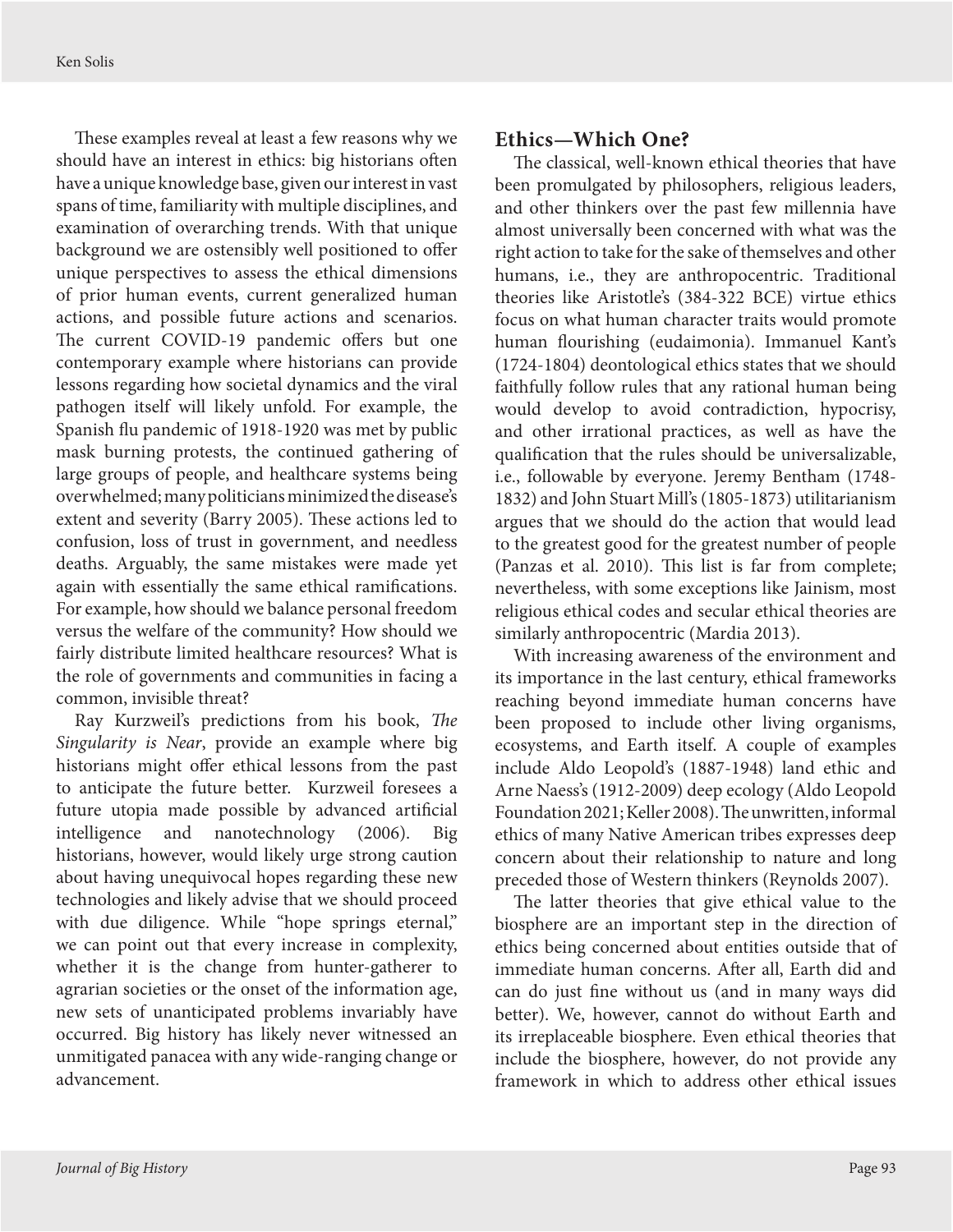that we might face in the future. Advanced self-aware artificial intelligence, as proposed by Kurzweil, and the possible discovery of extra-terrestrial life are examples of entities that arguably have significant ethical value beyond what is useful for humans. Some theories that have a framework with which to address these potential new scenarios have been developed in recent years. Floridi's information ethics, Freitas's thermoethics, Maxwell's complexity ethics, Vidal and Delahaye's universal ethics, and Doyle's information-based ethics all propose to broaden that which has ethical value to systems that are concerned with informational content in the physical sense, or complex systems (Floridi 2006; Freitas 2008; Maxwell, n.d.; Vidal et al. 2018; Doyle 2016).

Of course, increasing complexity is one of the if not *the*—overarching themes in big history. Anticipating and accommodating ethical issues relevant to other complexities, anthropocentric or not, is another desired feature for big historians. Before describing complex-information ethics, which I have developed over the past ten years or more, I would like first to look at the foundations upon which it and other similar theories are constructed. Although many readers might already be familiar with many aspects of these foundations, the definition and explanation of pivotal terms like *entropy*, *information*, and *complexity* can vary significantly from author to author. Hence, it is important for me to set C-I theory's particular foundation carefully. As the philosopher Socrates is quoted to have said, "The beginning of wisdom is the definition of terms."

## **Entropy—"The Devil"?**

Increasing entropy is an inexorable and ongoing, fundamental process of the universe, and it is part and parcel of the second law of thermodynamics. This law has myriad articulations because the results make themselves known in various ways depending upon the focus. For example, a chemist will be interested in knowing whether a chemical reaction will occur spontaneously (i.e., occur without a net input of energy). If the reaction results in an increase

in entropy, then the answer is "yes." A mechanical engineer, on the other hand, might be more interested in the second law's assertion that some energy involved in any process will not be available to do work but will irrevocably be lost to increased entropy—typically in the form of heat. She will then try to design a machine that maximizes the amount of energy that is available for work while minimizing that lost to heat so that it is more efficient. For the purposes of this paper, however, we will focus on what is perhaps the most understood aspect of the second law, which states that "[t]he entropy of the universe increases in the course of any spontaneous change," i.e., for any action or change that occurs, the overall entropy of the universe can never decrease (Atkins 2010).

As with the second law of thermodynamics, its key term, *entropy*, also has many different articulations because the results of entropy have varied manifestations. Most commonly, an increase in entropy is described as the inevitable trend of any system to progress from being ordered to disordered (e.g., things fall apart over time). Although describing entropy as "the degree of disorderliness" closely approximates its character, it is not rigorous enough for our purposes. (There are a few instances where an increase in disorderliness is not readily apparent.) Instead, a more accurate definition is this: *entropy is the logarithm (log) of the number of possible microstates that constitutes a system's macrostate* as described by the equation, S = k log W, where S is entropy; k is Boltzmann's constant in the units of joules per degree Kelvin; and W is the number of microstates for a system's macrostate (Atkins 2010). This definition and equation, which was first described in the latter 1800s by the Austrian physicist Ludwig Boltzmann (1844-1906) and elaborated further by the American physicist Willard Gibbs (1839-1903), might sound obtuse. However, we can use a hypothetical teen's bedroom to explain the jargon in more parochial terms.

As a metaphor, we will state that a teen's bedroom represents a system. The room's overall condition, in turn, represents its macrostate. The furniture, apparel, garbage, and other articles metaphorically represent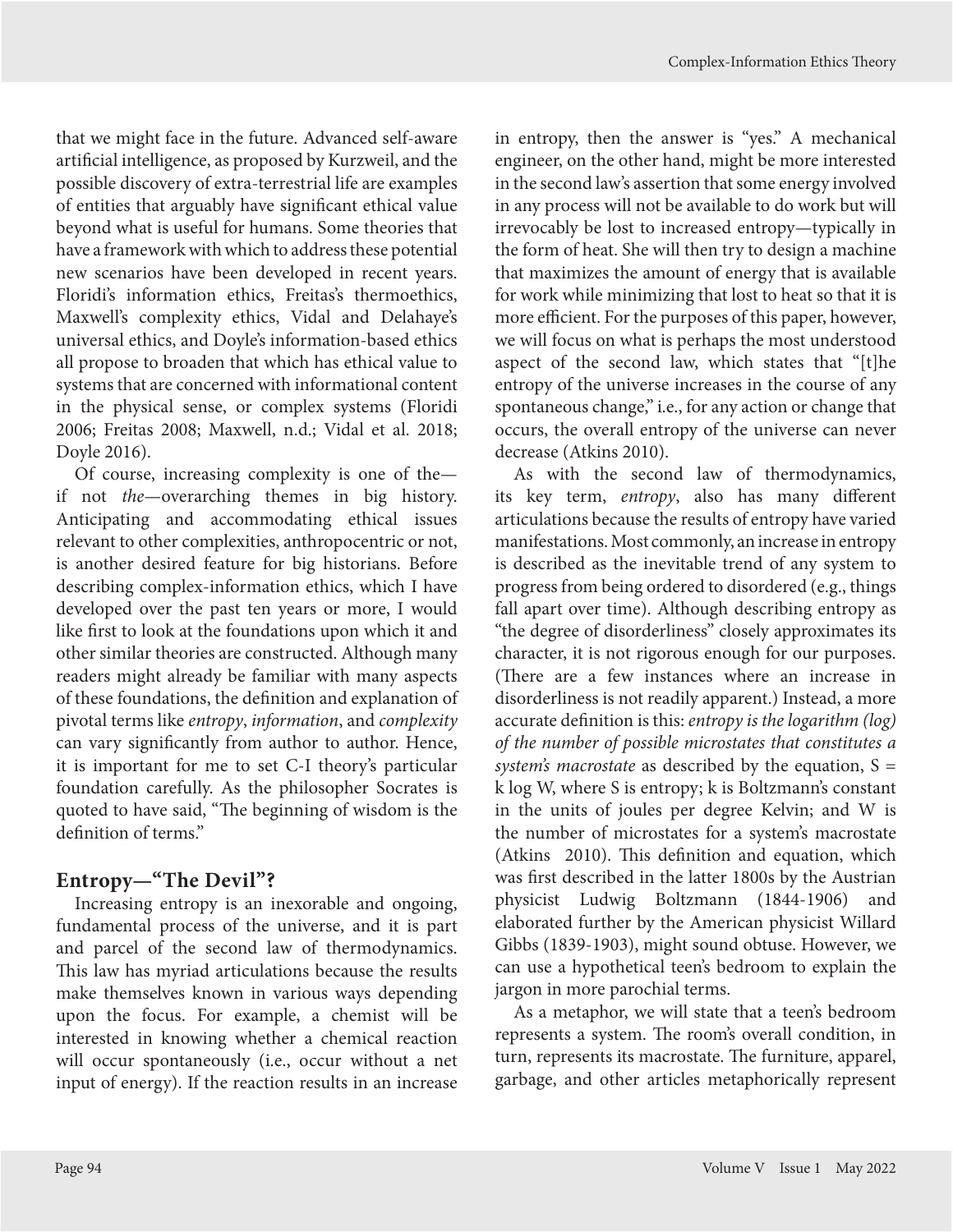its microscopic constituents, and one particular arrangement of these articles represents one microstate. When the bedroom is in a macrostate of tidiness, its articles are all placed where they should be, including the dressers, bed, desk, lamp, apparel, and any garbage placed in the trash can. Importantly, the number of possible microstates where the room's macrostate is still tidy are many because the various



Figure 1. The abstract phase space of a tidy room (lower entropy) is much smaller in area than the phase space of a messy room (higher entropy). One arrangement of the room's articles is represented by one point (the red dot) within their respective phase spaces. Note: The phase spaces are not drawn to scale. The phase space of a messy room would be much, much larger in comparison to the phase space of a tidy room.

articles can be moved around or rearranged to a certain degree, and the room would still be tidy. For example, the room is still tidy if the socks are placed neatly together but in a different drawer, the bed has been moved a couple of centimeters, the garbage is in the trash but in a different arrangement, and so on. In the end, there are numerous possible microstates where the room has a macrostate of tidiness. However, the number of possible microstates where the articles are disordered and the room is messy is many magnitudes more enormous. Because a tidy room has comparatively few microstates, it is also described as being in a low entropy state, whereas a messy room is in a high entropy state. A room unfortunately destroyed and scattered about by a tornado would be in a state of maximal entropy.

An important concept and visual tool that will be relevant for our ongoing discussion is the idea of *phase space*. A phase space is an abstract area, whose size is proportional to the number of possible microstates that constitute a system's macrostate. Figure 1 represents the hypothetical phase space of a tidy room versus a messy room, where some point in each phase space would, in turn, represent a very particular arrangement of the room's articles. If drawn to scale, the phase space of a messy room compared to a tidy room would be much larger in area than would fit on a sheet a paper. The phase space of a room destroyed by a tornado would be many magnitudes larger still.

Of course, the pioneering physicists who pondered the nature of entropy did not think in terms of a

tidy versus a messy bedroom. Instead, in a more typical physics example, a system might be a oneliter container of air molecules whose macrostate is described as having one unit of atmospheric pressure and a temperature of 20 degrees Celsius. That macrostate is in turn physically determined by a range of locations, densities, and velocities of the container's microscopic air molecules. The size of that range is again proportional to the size of its phase space.

Norbert Wiener, the twentieth-century mathematician of cybernetics fame, was perhaps the first to see that entropy is a correlate to the Bad, and that information is a correlate to the Good, when he remarked in his 1954 book, *The Human Use of Human Beings*, that (Wiener 1954)

[t]he scientist is always working to discover the order and organization of the universe, and is thus playing a game against the arch enemy, disorganization. Is this devil Manichaean or Augustinian? . . . Just as entropy tends to increase spontaneously in a closed system, so information tends to decrease; just as entropy is a measure of disorder, so information is a measure of order.

Why did Wiener call entropy "this devil" (and often times, "the arch enemy")? Figure 2 helps to demonstrate his reasoning. If we use the analogy of teenagers' rooms or even more simply, triangles becoming more disordered (higher entropy) from left to right, we can equate that to a system becoming less well. The phase space also increases as a system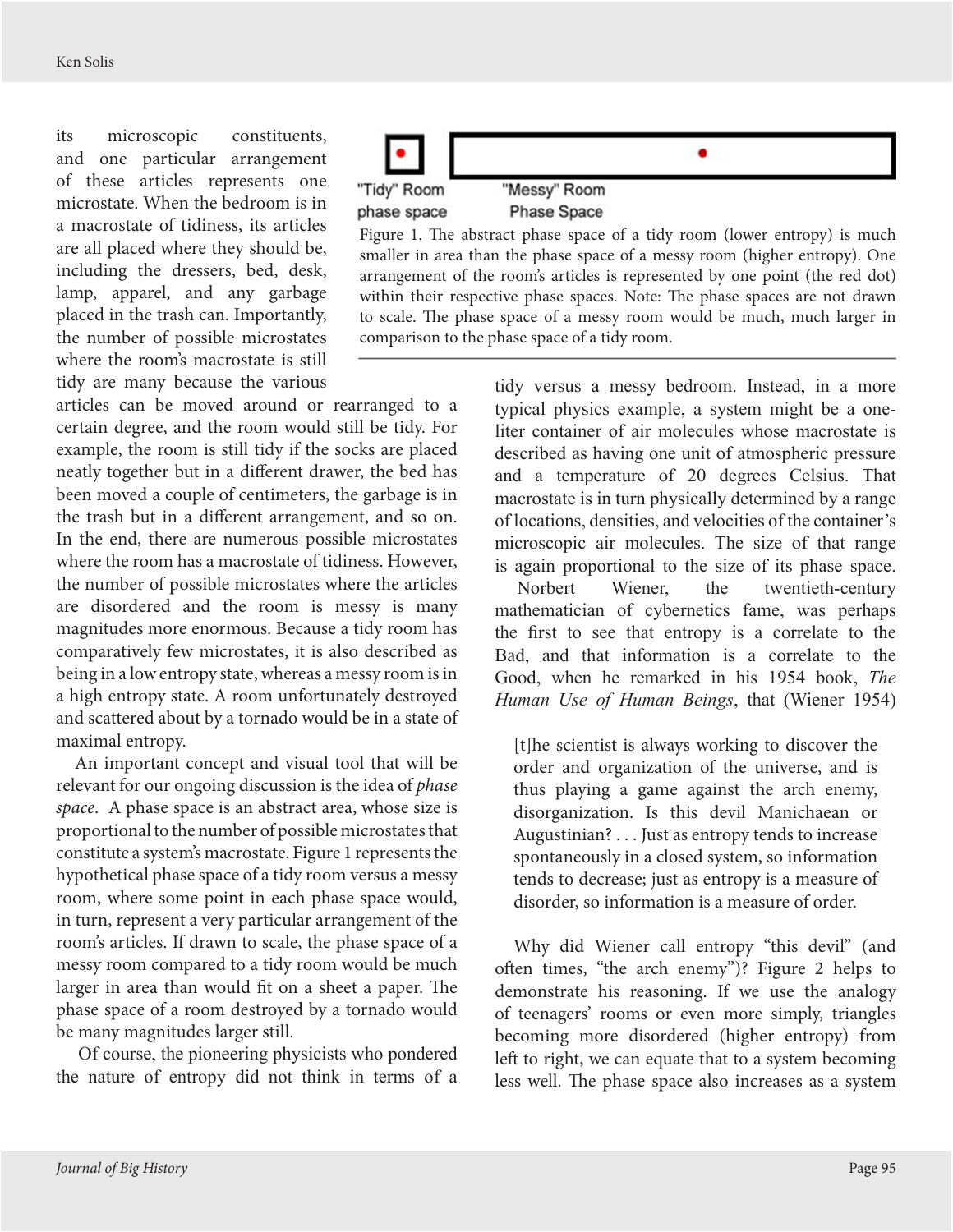

Figure 2. Each column abstractly represents a system that is progressively less ordered, or higher in entropy as one goes from left to right. Consistent with its degree of order, each triangle is progressively less restricted in its relationships until it is destroyed at the far right. The equilateral triangle on the left is most ordered, and its phase space is smallest as well, as depicted by the small square. There are a greater number of possible relationships and larger phase spaces as the triangle progressively fails. Analogously, for any "well" system, whether it is a tidy room or a healthy person, there are fewer ways for its constituents to be in relationship to each other than when they are less well. Note that the phase spaces are not drawn to scale but should be successively much, much larger.

becomes less well because the number of possible microstates for an ever more failing system becomes ever greater. In other words, there are ever more ways for a room to become haphazard or for a triangle to lose its geometry and become a less well equilateral one. Hence, more entropy correlates with a "bad" state.

Of course, according to the second law of thermodynamics, an increase in entropy must occur somewhere in the universe for any process to occur, including the processes that keep a system well. For example, you must eat, digest, and metabolize food to stay alive—never mind healthy. An increase in entropy had to occur with each step of the processes. Therefore, entropy is also an unavoidable Good—but then, every story needs a villain!

As noted in his earlier quotation, Wiener also stated that information, or order, is the obverse of entropy, which implies that it is a force for the Good—the hero in our story if you will (Weiner 1954, 21). How is it that information and order are equivalent? Let us look briefly at the fundamental nature(s) of information itself.

#### **Information about Information**

Before we make the claim that information is the equivalent of order and forms the basis of the Good, we need to look carefully at what underlies this seemingly ephemeral term. Terrence Deacon (2011), a neuro-anthropologist at University of California, Berkeley, importantly pointed out that much of the confusion regarding the nature of information is because "[t]his term is used to talk about a number of different kinds of relationships, and often interchangeably without discerning between them." I concur with his assessment as well as his way of parsing the main types of information used in everyday discourse: (1) syntactical; (2) semantical; and (3) pragmatic (more commonly called "surprise" as noted below).

#### **Syntactical Information**

The terms *syntax* and *syntactical* are used most often in the context of grammar, where it refers to how words are ordered in a language. The dictionary definition of *syntax*, however, is not restricted to language, but refers to how things in general are ordered or, more generally, how they are in relationship to one another*.* Those things can include atoms in a molecule, planets in a solar system, the living organisms of a temperate forest, individuals in a society, and . . . words in a sentence. Syntactical information also underlies the other types of information that will be described later. Not everyone who contemplates the underlying nature of information concurs with Wiener that information is fundamentally a measure of order or relationships. He and I have good company, however. That company includes Benjamin Schumacher, a physicist, quantum information authority, and protégé of the late famous physicist John Wheeler (1911-2008), Luciano Floridi, who is a leading professor of Information Philosophy at Oxford University, and neuroanthropologist Terrence Deacon. (Schumacher 2015; Floridi 2015; Deacon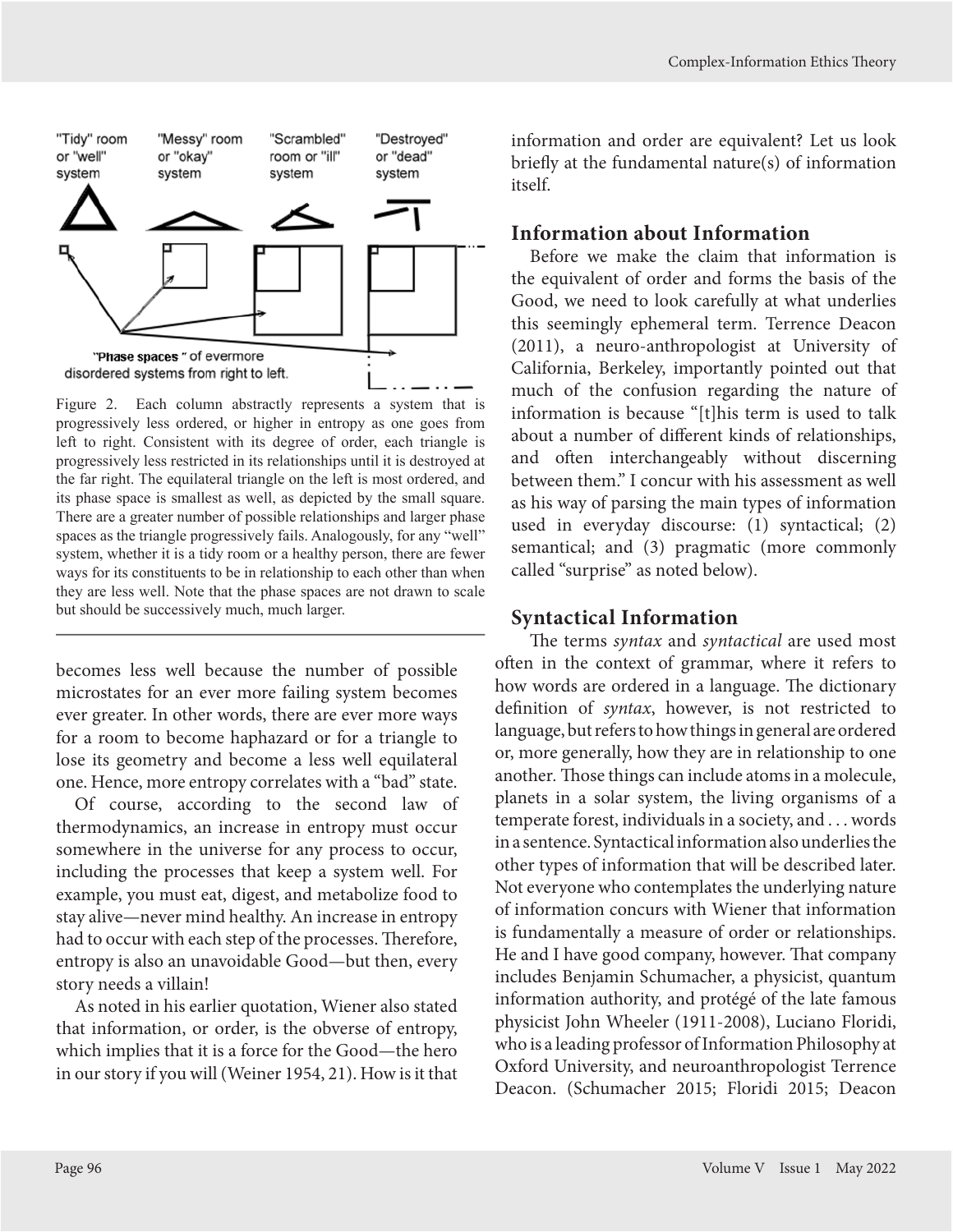<span id="page-5-0"></span>2011). My own definition of (*syntactical*) *information* is "the relationship of entities in spacetime." I added "spacetime" to the definition because the fate of information in or on the surface of black holes—where the rules of physics are often conjectural— is not yet clear to physicists.

A hypothetical example can illustrate why relationships between things (a.k.a. relata) is synonymous with information. Imagine that you want to inform someone about a particle's location in otherwise empty spacetime—about the simplest kind of information that you could offer to someone. Unless that particle's location is in relation to something else, you cannot provide them with that (syntactical) information. You must give its physical location  $X_{\mu}$  $Y_{\alpha}$ ,  $Z_{\alpha}$  in relation to something else, such as the center or some boundary of that space; its position relative to particle B; or something mundane like three blocks west, two blocks south, and five stories above the street level of the Chrysler building in New York City. In fact, without particle A's being in relation to something else, you cannot even inform someone whether it is moving or not moving; it moves only in relation to something else. Similarly, with regard to informing someone about the particle's location in time,  $T_{a}$ , you also need to give its relation to another event in time, such as when Rome was legendarily founded or when Jesus Christ was believed to have been born. Even to inform someone that "John is happy" is to inform another indirectly and implicitly that happy is an emotional state relative to when he feels "okay" or "sad."

Many other key attributes of syntactical information were especially more deeply understood after the 1948 publication of a seminal paper, "A Mathematical Theory of Communication," by the mathematicianengineer Claude Shannon (1916-2001). Working on a task assigned to him by his employer, Bell Labs, Shannon quickly understood that an engineer needed to worry about only the syntactical information (i.e., the ordering of signals comprising a message) that was transmitted, not the meaning of the information. His paper is widely considered by scientists, engineers, and science historians to be one of the most important

of the twentieth century because it introduces many concepts that helped to usher in the Information Age. His information theory introduced many concepts now taken for granted, such as the signal-to-noise ratio, the use of Boolean logic for computer operations, and other pivotal insights that helped to conceive and develop the information technologies of today.<sup>[1](#page-14-0)</sup>

Most importantly for our purposes, Shannon also determined that syntactical information can be mathematically measured in units that he called bits—a contraction of binary digits (a numbering system limited to using 0's and 1's). The amount of syntactical information of a message is determined by the formula  $H = -k \log_2 M$ , where H is the amount of information in bits, k is a constant for adding the unit of bits, and M is the number of possible messages. (Note: in this formula, each message has an equal probability of occurring. Measuring information where messages have varying probabilities has a slightly more complicated formula, but that does not change the following discussion in any substantial way (Schumacher 2015).

This mathematical equation also helped to reveal syntactical information's relationship to thermodynamics' entropy whose formula,  $S = k \log$ W, was noted earlier. These equations are the same in form except for the negative sign. This difference importantly reveals that information is mathematically, as well as conceptually, the antithesis of entropy. The ramifications of the Janus-like nature of entropy and information has been borne out in other ways and fields as well—too many, in fact, to recount in this article.<sup>2</sup>

## **Semantic Information**

*Semantic information* is typically defined as "information that has meaning or purpose to an agent" although other more complicated definitions have been proposed by others as well (Zhong 2017; Floridi 2005). Semantic information is, therefore, dependent on apprehension, processing, and interpretation of syntactical information by an agent for its realization. It is typically difficult for us to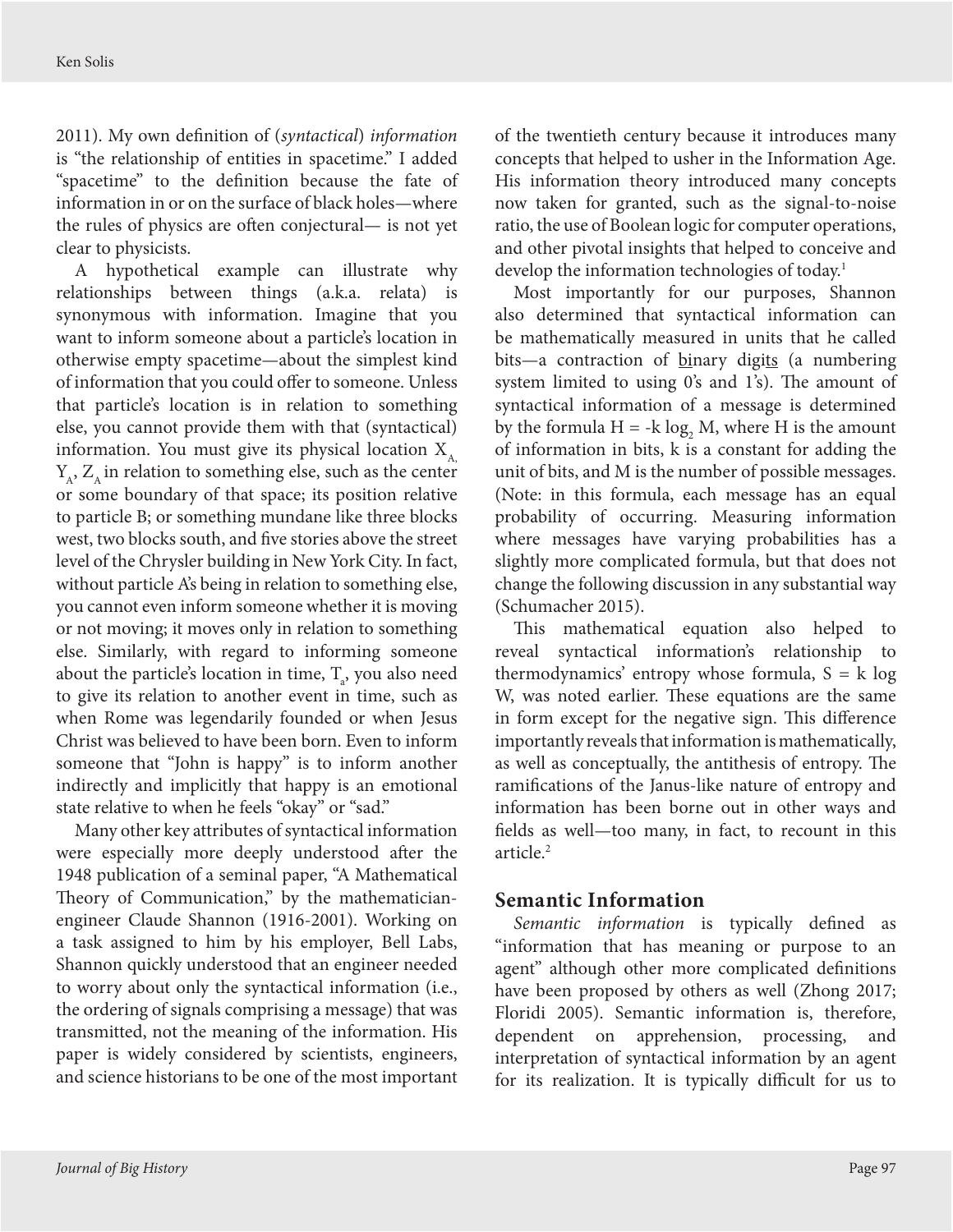quantify semantic information mathematically, except the subtype called informational "surprise," which will be discussed in the next section. A semi*-*quantitative exception is semantics with which we can add qualifiers like incredible, deadly, life-sustaining, large, or other adjectives that belie the relative importance or magnitude of the message.

Nevertheless, there is not currently, and perhaps never will be a mathematical equation to determine the degree of semantical information present. For example, the novel *Moby-Dick* might quantitatively and qualitatively have a much greater amount of semantic information than the back of a cereal box, but we are not able to attach a derived number of bits of semantic informational content to either.

Although semantic information has meaning or purpose for an agent, it need not rise to the level of awareness for an organism. Simple life forms like bacteria might chemically sense nutrients in one direction and a noxious substance in another direction. Through a series of complicated but hypothetically traceable chemical reactions that end in the movement of its flagella or cilia, it would then move toward a nutrient (meaning = sustenance) and away from the noxious substance (meaning = danger). Even for higher organisms with advanced brains, information can have semantic content that the agent is not aware of or ignores. In the former case, the usually unconscious act of breathing is driven by the semantic information derived from the blood's pH, carbon dioxide, and oxygen levels.

For organisms with nervous systems, and especially those with advanced central nervous systems (i.e., brains) like dolphins or humans, how syntactical information is processed so that we are aware of that meaning remains a daunting and, for the foreseeable future, impregnable challenge to understand on the level of physics, chemistry, and the biological sciences. The philosopher David Chalmers labels this "the hard problem" because science does not have the tools, methods, or even a hypothetical basis on which it can explain how matter/energy—and I would add, fields of force—can eventually manifest these and other

higher mental phenomena like consciousness, abstract thinking, and, I think he would include, moral decision making (Chalmers 1995). For problems like the apprehension of semantic information, consciousness, and even the origins of life, known physics can provide us with some boundaries or necessary conditions, but it is insufficient to explain fully how these phenomena become manifest. In other words, although thus far no living processes have been demonstrated to conflict with known physics, we are still especially far short of explaining the physics of higher mental phenomena.

## **Surprise Information**

Claude Shannon, the founder of information theory, believed that a consensus on the real meaning of *information* would be unlikely. In that regard, he is correct thus far. There is still no universal agreement on what information ultimately is although others and I assert that it is fundamentally the relationships between things, or relata, as explained above. Shannon's own stated belief about information's character is that it is "that which reduces uncertainty" and called this reduction the "surprise" of information (Stone 2015). Relationships that are known can be viewed as information that reduces the uncertainty of how things are extant relative to other things, i.e., the more you know about something's relationships, the less uncertainty you have about them. Conversely, increased entropy results in a diminution of set relationships and an increase in uncertainty about them.

To illustrate how a message can have surprise information that is both demonstrable and measurable, we can use the storied example of how Paul Revere and other riders learned how the British troops were going to travel to Lexington: one lantern was to be lit in the Old North Church tower if they were traveling by land, two if by sea. When they saw two lanterns lit, the informational surprise of how the troops were going to travel was reduced by fifty per cent—the same as learning which side of a coin lands up. Of course, many examples are more complicated than this simple one and can require a little more math to determine the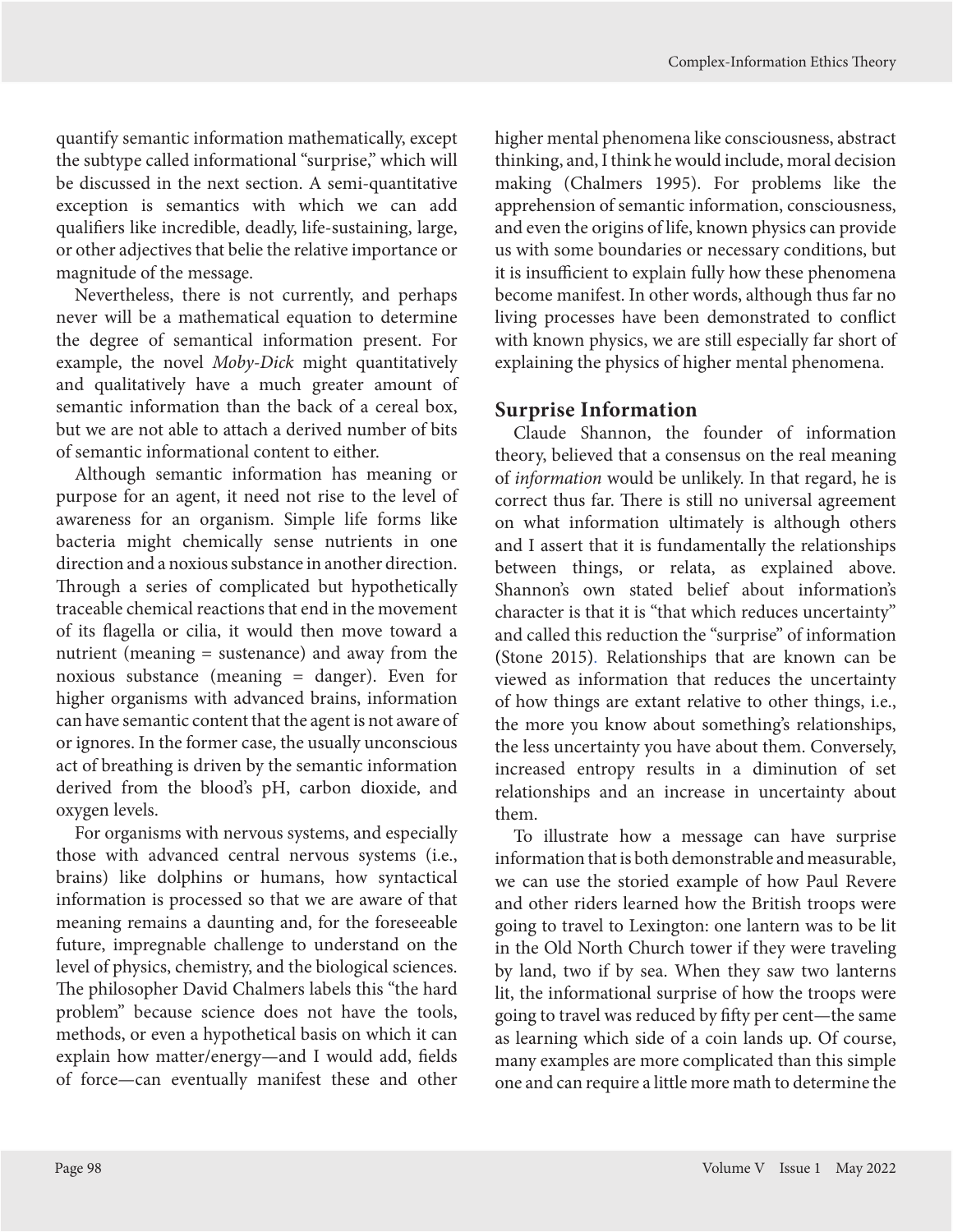message's surprise. The simplest version of the surprise of a message is this:  $s(x) = log_2 [1/p(x)]$ , where  $s(x)$  is the surprise of a message as measured in bits, and  $p(x)$ is the probability of each message (Stone 2015). In the Old North Church tower case,  $s(x) = log_2 1 / \frac{1}{2} = log_2 2$ = 1 bit. Hence, the riders gained one bit of information when they saw the two lanterns in the tower or, expressed in another manner, had their uncertainty reduced by one bit. If the probability of a particular message is small, then subsequently receiving that message increases its surprise. For example, burglar alarms are quiet the vast majority of time. If the alarm sounded off for one minute only once every ten years  $(-5,256,000$  minutes), the surprise of its going off would be s(x) =  $\log_2 1/1/5$ ,256,000 or  $\log_2 5$ ,256,000  $\approx$ 22.3 bits. The number of bits might seem small given the intuitively large amount of surprise that would occur if the alarm sounded, but logarithms make even large numbers more manageable.

# **Complex-Information (C-I) Ethics — A New Perspective.**

#### **The Good is . . .**

The preceding discussions have laid the groundwork needed for a line of argument that the Good can be based on that which is not necessarily dependent on human interests, i.e., non-anthropocentric. C-I theory grounds its values on that which inherently has deep syntactical informational content, or that which is imbued by agents, with a metaphorically deep amount of semantic information. Other authors have also argued for an association between information or relationships and the Good and, conversely, increased entropy and the Bad. C-I theory, however, seeks to broaden, further define, and clarify this genre of theory. To the point, C-I theory's central claim *is* that "[t]he 'Good' is that which perpetuates or enhances net positive, deep informational artifacts and relevant processes." Even with the foregoing discussions on entropy and information theory, this ethical rule begs to be further explored and explained.

## **Deep Informational Artifacts and Processes**

The discussions of the second law of thermodynamics and information theory above set the stage for what we mean by *deep informational artifacts and relevant processes*. I proceed by describing how each of the three different types of information leads to artifacts or processes that are construed by and relevant to C-I ethics.

## **That with Deep Syntactical Information, i.e., Complex Systems**

As discussed earlier, syntactical information generically refers to the relationship of things (a.k.a., relata) and makes things possible. Without relata, all that is present is the equivalent of the cosmic background radiation—random photons everywhere at essentially the same temperature. At syntactical information's most superficial level, we encounter fundamental structures as when different quarks relate to each other to form protons, neutrons, and other subatomic particles. At its deepest level, various relata occur to manifest complex systems, including living organisms, ecosystems, stock markets, the immune system, and human society. Complex systems (a.k.a. complexities) are syntactically deep because they are built upon many layers of relata: quarks to nucleons, nucleons plus electrons to atoms, atoms to molecules . . . cells to tissues, and ultimately, living species, soil, oxygen, water, etc., to the biosphere. This degree of hierarchy was proposed by the polymath Herbert Simon (1916-2001) in 1962 to measure the degree or depth of a system's complexity (Mitchell 2009, 109).

Authorities in the discipline of complexity science, which was arguably formalized in 1984 with the founding of the Santa Fe Institute in New Mexico, USA, have subsequently developed metrics for determining a system's degree of complexity. Unfortunately, these and other metrics, including Eric Chaisson's "free energy flow rate density" of which many big historians are familiar, all have significant shortcomings (Chaisson 2001). Although few would deny that the human brain has greater complexity than a bacterium or an ant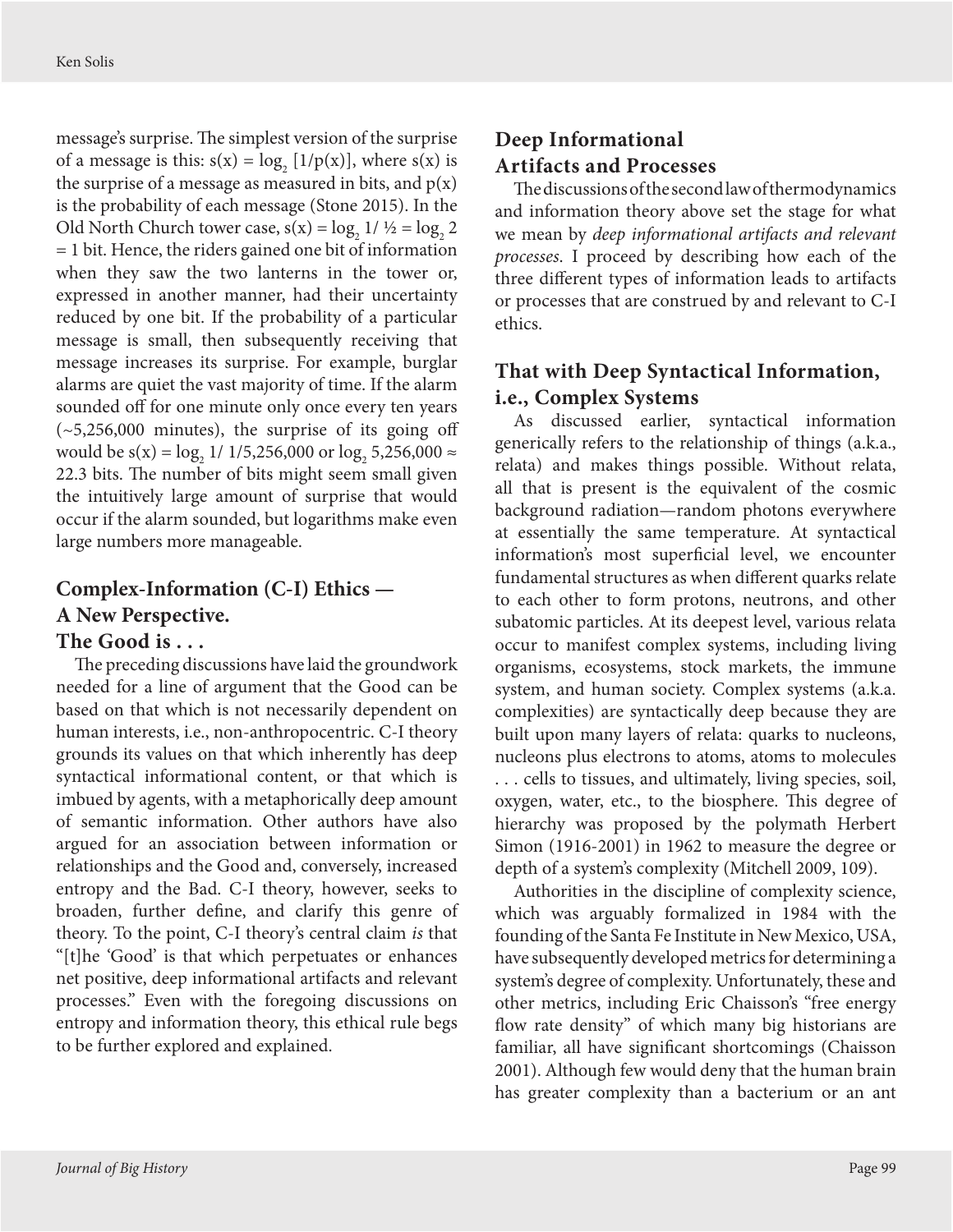colony, it is not clear that any metric would be able even to semi-quantify and compare the complexity of New York City or a temperate rainforest.

Complexity science also has been unsuccessful in formulating a concise universally agreed upon definition for complexity although, again, many have been proposed (Mitchell 2009). These limitations might not seem to bode well for an ethical theory with *complexity* in its very name. However, there is much broader support for the characteristics necessary for complexities to be extant. Besides having deep syntactical content and processes, the following criteria are almost universally agreed upon as being required for a system to be recognized as complex (Mitchell 2009; Johnson 2007; Page SE 2009; Ladyman et al. 2012; Waldrop 1992; Gribbin 2004):

- 1. A complex system consists of multiple interactive components, or agents, that exchange and process information without a central control. A classic example of this process is a flock of birds or a school of fish that move in shifting formations without a central leader. Instead, each bird or fish, who is an agent, follows rules regarding proximities to its neighbor. The lack of central control extends to other complex systems, including brains and societies. Even though you might think that you are the agent in control of your brain, different assemblages of neurons are, in fact, carrying out a myriad of functions like respiration, digestion, circulation, balance, sensory processing, etc., without your awareness, never mind control. Similarly, even the most totalitarian government cannot manage every aspect of the members of its society.
- 2. Complex systems are dynamic and, therefore, require energy flow. *Dynamic* is a technical word for *changing*. Static systems like a parked car might not do anything interesting except decay with time (entropy again). Dynamic systems, however, have interactions both internally and externally with their environment, which require work energy to accomplish.
- 3. Their structure and processes are neither too ordered, as with a quartz crystal, nor too random, as with a room of air molecules. Instead, they exist somewhere between these two extremes.
- 4. They exhibit patterns of behavior that would not be predicted from the behaviors or characteristics of their more fundamental components. The phenomenon is usually referred to as "emergence." For example, no matter how much you studied a neuron, even a super-physicist-biologistneuroscientist would not predict that a collection of them put together in just the right way could eventually manifest an individual who has selfawareness, might write songs, and solves math problems. An emergent phenomenon can be abstractly represented as A+B→C, where some relationship that occurs between its components, represented as A and B, yields an emergent product, C. The interacting components of a non-complex system, however, usually result in a simple summation or conjunction that could be represented as A+B→AB, where AB might be a new entity but has no unexpected properties.
- 5. They self-organize and self-regulate their structure and processes. These operations also require free energy flows.
- 6. They exhibit non-linear behavior that makes their behavior and even future structures difficult to predict; i.e., for any given input, the resulting output is not determinate, but statistical.
- 7. Additionally, most authorities in complexity science include adaptation as a requisite criterium or will divide complex systems into non-adaptive complex systems (e.g., stars, hurricanes) and adaptive complex systems (e.g., living organisms, the global Internet). In this context, adaptation means that something can alter itself or its progeny so it improves its function, or so it is more likely to persist despite changes in its surroundings. Adaptation also serves as a bright line for complexity because only life and systems derived from it attain this quality, whereas non-living entities and their derived systems persist or do not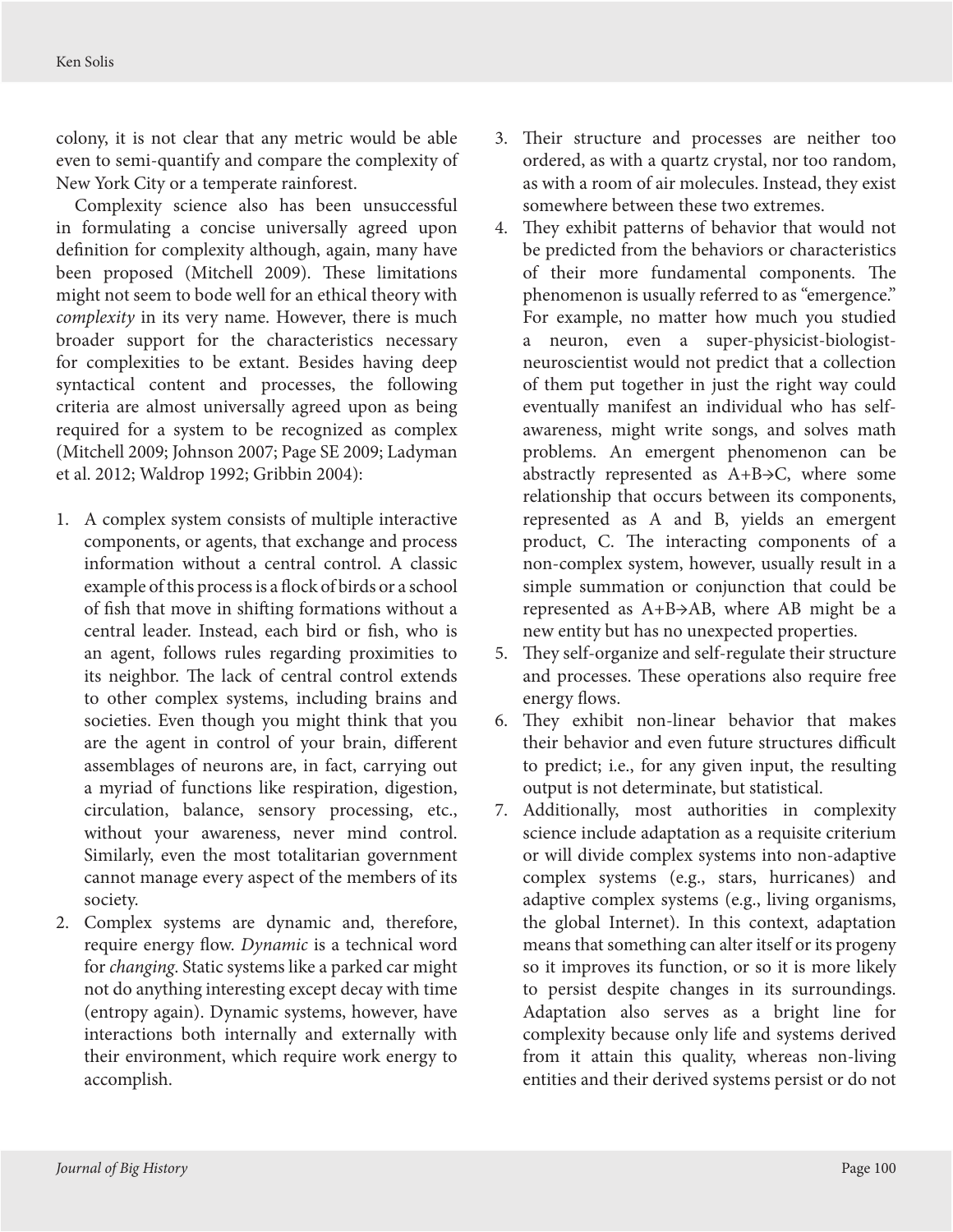persist according to the more fundamental laws of nature. For example, stars might last many billions of years, have countless interacting parts, and have emergent properties like nuclear fusion and the creation of new chemical elements; however, they do not alter their structure, processes, or progeny to survive a changing environment better.

The proposition that complexities should be perpetuated implies that even passively allowing the loss of complexities like the panda bear, a rainforest, or a threatened native tribe is an event to be avoided. The act of enhancing complexities is consistent with historically ethical desired states such as happiness, health, flourishing, and the like. A complexities state of being well also adds informational depth because the specified order is increased. Conversely, failures of complexities' key relationships have been equated with the Bad such as death, sadness, suffering, disease, crime, and war to name a very few. There are many more ways for a complexity to be unwell because the range of failing and failed relationships amongst its constituents and the concomitant phase space is larger just as it is when a room is more disordered or a triangle loses its geometry.

Although I began working on C-I theory years ago, it is not the first theory to identify complexities and the wellness of complexities as a Good. Universal ethics as developed by Belgian philosopher, Clement Vidal, and physicist, Jean-Paul Delahaye, has a very similar articulation (Vidal et al. 2018). To paraphrase, universal ethics states that the Good is that which preserves, augments, and recursively promotes organized complexity. Their statement is synonymous with perpetuating and enhancing complexities, and I must acknowledge their precedence in publication and possibly in conception. One important way in which the theories differ, however, is *how* complexities are identified. This difference leads in turn to a substantially different list of what entities constitute a Good. Universal ethics relies on a metric for complexity called logical depth (LD), which was developed by the physicist and information theorist,

Charles Bennett (1943-). As noted, all metrics are too flawed to be a reliable means of measuring complexity, never mind identifying them. Indeed, Bennett himself wrote that the logical depth was meant as a *measure* of complexity (Bennett 1988). I will discuss other problems regarding the use of this metric as well as acknowledge other similarities to and differences from related information-based ethics, as appropriate.

## **Why are Complexities a Good?**

Universal ethics notes that various qualities that are indicators of a well complexity like health and happiness are widely considered Goods throughout philosophical history (Vidal 2018). A state like Aristotle's eudaimonia, which translates to *flourishing*, is a better catchall term because complexities like ecosystems do not experience the emotion of happiness, and it is metaphorical to state that the global economy is healthy. Nevertheless, their point is valid.

Still, why are complexities an important, even the predominant Good that morally deserves to be well and that is not dependent on its value to humans and thereby has great intrinsic value? The overriding reason is because if there are no complexities, then there are no ethical agents, hence, no ethics to be discussed at all. The practice of ethics requires advanced agents that are capable of moral decision making with the ability to project how their actions will affect themselves as well as (often) multiple other complexities' wellbeing. The ability for such abstract predictive and weighted thinking appears to be a capability of only a few advanced animals such as humans, likely our evolutionary predecessors, and a few mammals with advanced brains such as chimpanzees, dolphins, and elephants (De Waal 2006). Furthermore, moral agents like humans are dependent for their survival on other complexities like societies, ecosystems, and ultimately the biosphere. The wellness of those systems in turn affects the wellness of moral agents. In the end, complexities have intrinsic ethical value that is not dependent on their utility to humans or even other moral agents because they are prerequisites.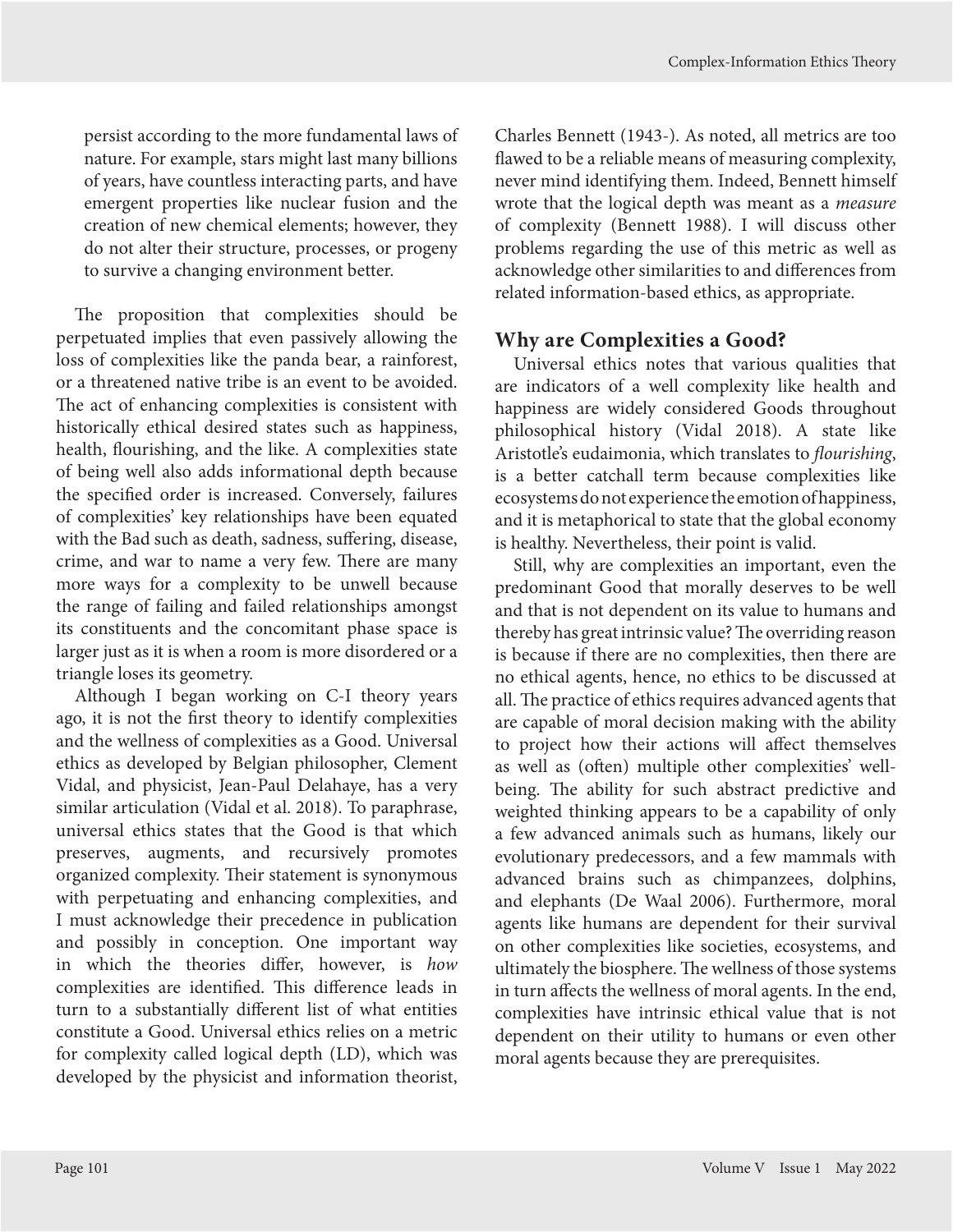Of note, other systems that are less complex perhaps even not complex by anyone's metric—but still necessary for a moral agent's existence like the sun, physical Earth, atoms, and the universe itself are not ethical patients. With our current and foreseeable technologies at least, we cannot in any significant way do actions that would affect these entities' existence or state of being. As recent events demonstrate, however, even a large complexity like the biosphere is an ethical patient because it can be adversely affected by our actions.

## **The Good of Other Types of Informational Artifacts and Processes**

While artifacts and processes with deep syntactical information like a tallgrass prairie, summed social interactions, or bonobos have intrinsic ethical value, those with deep semantic or surprise information have extrinsic (a.k.a. instrumental) ethical value. An artifact like a claimed holy relic and a process like a Catholic liturgy has meaning, sometimes with ethical implications, to its devotees. Similarly, a Gutenberg Bible or a new important scientific discovery has deep informational surprise that is given value by agents. Syntactically, however, the information of a Gutenberg Bible or a shard of an alleged bone from Saint Thomas is not complex and is just there. As a litmus test, you can ask what value an extraterrestrial intelligence would assign an artifact or process without knowing more than that of which it is constituted and how it behaves.

Universal ethics claims that these and other items like music symphonies, award winning novels, and computer microprocessors are all complexities because they are syntactically deep as determined by their logical depth (Vidal 2018). However, it is a mistake to use solely logical depth (LD) to classify things as being complex for several reasons:

As discussed, every metric proposed for measuring the degree of complexity is flawed. In the case of LD, there is "typically no practical way of finding the smallest Turing machine that could have generated a given object, not to mention determining how long that machine would take to generate it" (Mitchell 2009). Also, it is not typical for authorities to use a metric alone to determine whether a system qualifies as being complex. The only way in which artifacts and processes can count as being complex via LD is if the informational content of the creator is included. Extending the computational boundary this far, however, potentially makes all artificial artifacts more complex than the very complexity creating them, e.g., the LD (microprocessor) = LD (humans) + LD (microprocessor).

The artifacts listed by Vidal and Delahaye as being created by humans and being complex fail to meet the nearly universally agreed upon criteria for even being non-adaptive complex systems. For example, even a symphony by Beethoven and advanced computer microprocessors are not selforganizing, composed of multiple agents without a central control, and so forth. Admittedly, some artificial systems do qualify as complexities, such as global economic trade and even (arguably) an improvisational jazz band. However, they qualify via their characteristics rather than computational time needed for their creation.

Again, a good litmus test for determining whether something can be classified as being complex is to take the perspective of an alien intelligence. If a Rafael painting or a Nobel prize winning novel were placed before it, would it proclaim that it had come upon a complex system? Without knowing our culture and its products, it would more likely state that it saw a canvas with pigment or papers with inked markings, respectively.

This paper is not meant to be a polemic against universal ethics. Indeed, I am indebted to Vidal and Delahaye's observations and analyses that had escaped my attention. As a case in point, the name for this ethical theory was simply "complex ethics" before their paper made me realize that semantic and surprise information could also be ethically relevant, hence, the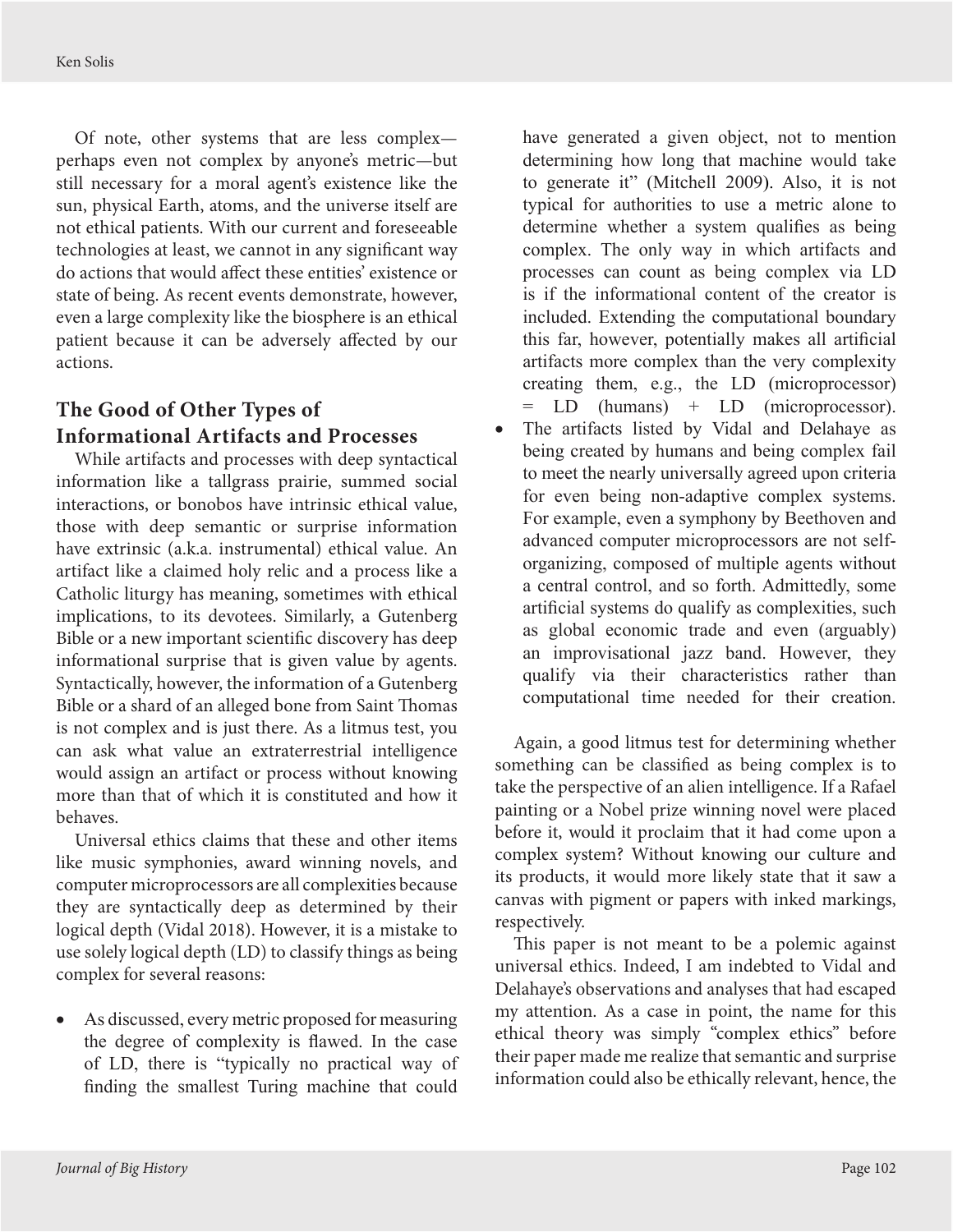hyphenation and inclusion of the term *information* in complex-information theory.

## **Semantic Information—An Instrumental Good**

We value many artifacts and processes because we imbue them with great meaning or purpose. In the lexicon of information, they have great semantical import to us. Some artifacts and processes have deep syntactical content as in the case of a Beethoven symphony. Others like a Christian cross, the Japanese flag, or a Catholic eucharist are simple syntactically but still hold a profound (metaphorically deep) meaning to their adherents. The meanings of these artifacts to their adherents are great enough that witnessing the artifacts being maligned in some manner can cause them anger, anguish, or both. We could forgive those who were not familiar with what these artifacts represented if they burned a Christian Cross's wood to keep warm, spread a national flag as a tablecloth, or interrupted a eucharist. After all, their value is extrinsic to the things or processes themselves and instrumental to only those who understand their abstract value.

## **Novel Information—Another Instrumental Source of the Good**

Some Goods are deeply (a metaphor again) valued by humans for an important subset of semantic information that is worthy of consideration: they are either rare or they provide new knowledge or experience, i.e., a new understanding about relata. Recall that Shannon's surprise of a message is a measure of how unexpected that message was to its recipient; and the formula for measuring that surprise is  $s(x) =$ log  $1/p(x)$ , where  $s(x)$  is the surprise measured in bits, and  $p(x)$  is the probability of that message occurring. Therefore, messages, events, or other things that occur rarely are reflected by its surprise being consequently large. The informational surprise of finding life in the universe will be enormous, not just psychologically for us, but even from a purely physical-mathematical perspective because the vast majority of the universe is empty space; just a tiny percentage of mass consists of potentially life-sustaining planets—the remainder of the mass being inhospitable stars, nebulas, gas giants, black holes, and possibly dark matter.

Claude Shannon expressed the surprise of a message as being a way of how much it reduces one's uncertainty regarding some question. Similarly, science and other disciplines work to understand the laws, states, processes, etc. of the universe better. A new discovery reduces our uncertainty about some aspect of the universe, and some of these findings can have ramifications for our well-being or the wellbeing of other complexities and, therefore, have ethical value. A new medical treatment might mitigate pain or improve the chances of curing a cancer; a pioneering insight into thermodynamics or material science might provide a new source of sustainable energy; and a new microprocessor design or computer software program might make it possible to design a vaccine to cure distemper—a virus that is killing the endangered African wild dogs. Discoveries with sufficient import to have ethical value need not be limited to the sciences. New philosophical and political science perspectives and treatises have helped to promote the equality of all humans: the condemnation of slavery, the rejection of the subordination of women, and improved the status and rights of those in the LGBTQ community. New historical revelations might help us to navigate the future better; for example, the lessons gained from Rapa Nui offer a real lesson of what can happen when humans overstress their local environment. This list is, of course, far from complete.

Surprise or novelty can also be a measure of rarity, and something rare can become an increased Good, especially if it is not reproducible. The forty known Gutenberg Bibles, two hundred forty-four Stradivarius violins, rare Ming vases, and the single sculpture *David* by Michelangelo are all examples of non-reproducible rarities that are also important semantically to us because of their historicity and aesthetics (*Britannica* 2021; *New Violinist* 2021). Intentional damage or loss to any of these artifacts would be a wrong significant enough to make international news and result in collective human angst.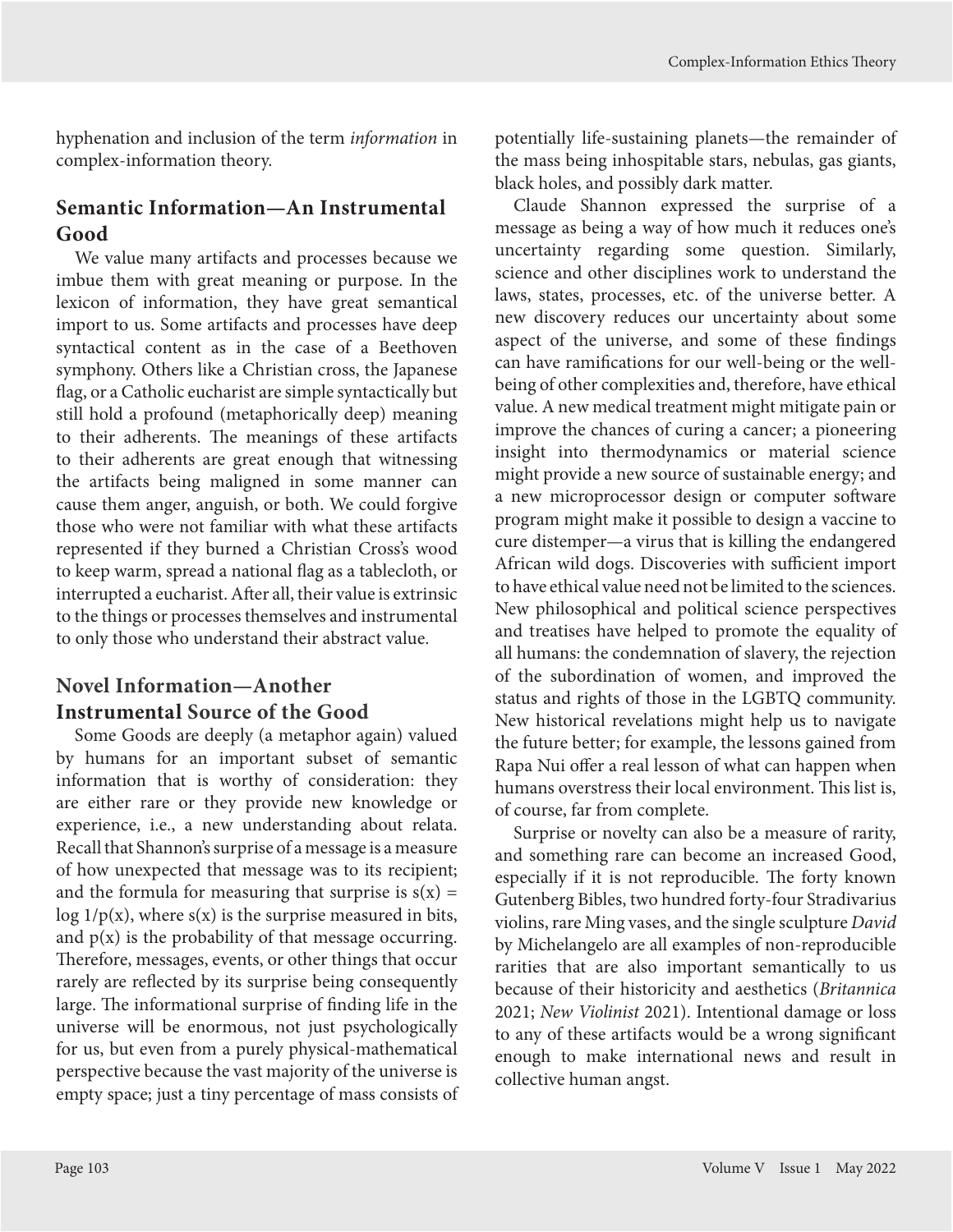# **Combining Information Types**

An even more elevated Good can also be achieved by combining that which has a high degree of complexity (syntactics), meaning or purpose (semantics), and rarity (surprise). If we find the recently confirmed extinct ivory-billed woodpecker, it would be a great surprise both emotionally and



Figure 3. The box with the three interacting circles represents a syntactically deep complexity. The brain with an exclamation mark represents surprise, and the brain with a heart, musical note, and wrench represents semantics as perceived by an eye. The summation of different informational content can increase the value or good of an artifact or process.

mathematically, have great meaning to birders, and, of course, have deep syntactical content because it is a complex organism (Del-Colle 2021). Empirically, if not ideologically, society also seems to value some people more than others. If John or Joan Doe dies, their passing will likely be listed in the local newspaper's obituary, and their circle of friends and relatives will attend the memorial services because their relationship with the deceased had great meaning. While John or Joan was also truly unique in the strictest sense of the word, they might not have been so unique as a head of state, major religious leader, famous movie actor, or gifted athlete of a popular sport who dies. The nation and even the rest of the world will note their passing in the news, perhaps a biographical movie will be produced, and an executive order might be issued to fly the national flag at half-staff. It seems that these people are accorded additional social value when they had significant meaning to a greater number of people and their level of talent, position, circumstance, or other quality made them a greater surprise. Figure 3 is an abstract graphical representation of this proposition.

## **When is a Complexity Net Positive?**

C-I ethics is a consequentialist, utilitarian ethical theory. This genre of ethical theories weighs what ought to be done by aiming for actions that result in "the greatest good for the greatest number" as one well-known quip states. Jeremy Bentham and J. S. Mill, the pioneers of utilitarian ethics, proposed weighing several different parameters to help decide how to maximize a Good: the immediacy of the anticipated Good; how certain it is and whether it likely to recur; how many people would benefit and for how long; how intense the Good is; how much associated pain is anticipated; and for Mill, the quality of the Good. Universal ethics also recounts various options for the distribution of a Good among complexities, including whether an action should aim to distribute a Good equally to all complexities, to those with the least, to those with the most, some to each to maximize the total, and a Nashian model where the summed Goods are determined by multiplication (Vidal 2018). Developing a more fully realized calculus for maximizing the Good amongst complexities is beyond the scope of this paper, but suffice it to say that making a utilitarian calculus can be daunting in many cases. I will limit my discussion to some of the desiderata relevant to judging whether a complexity is net positive.

Note that artifacts and processes with deep informational content that are not complexities are not good or bad except in how they are utilized by higher complexities like humans. The Khmer Rouge flag or the "Little Boy" atomic bomb might come to symbolize an ideology associated with atrocities or a new weapon capable of massive destruction, respectively. However, these artifacts just sit incapable of being good or bad until utilized by a higher complexity capable of moral decision making.

Rather than recount evermore examples of complexities being net positive or net negative, we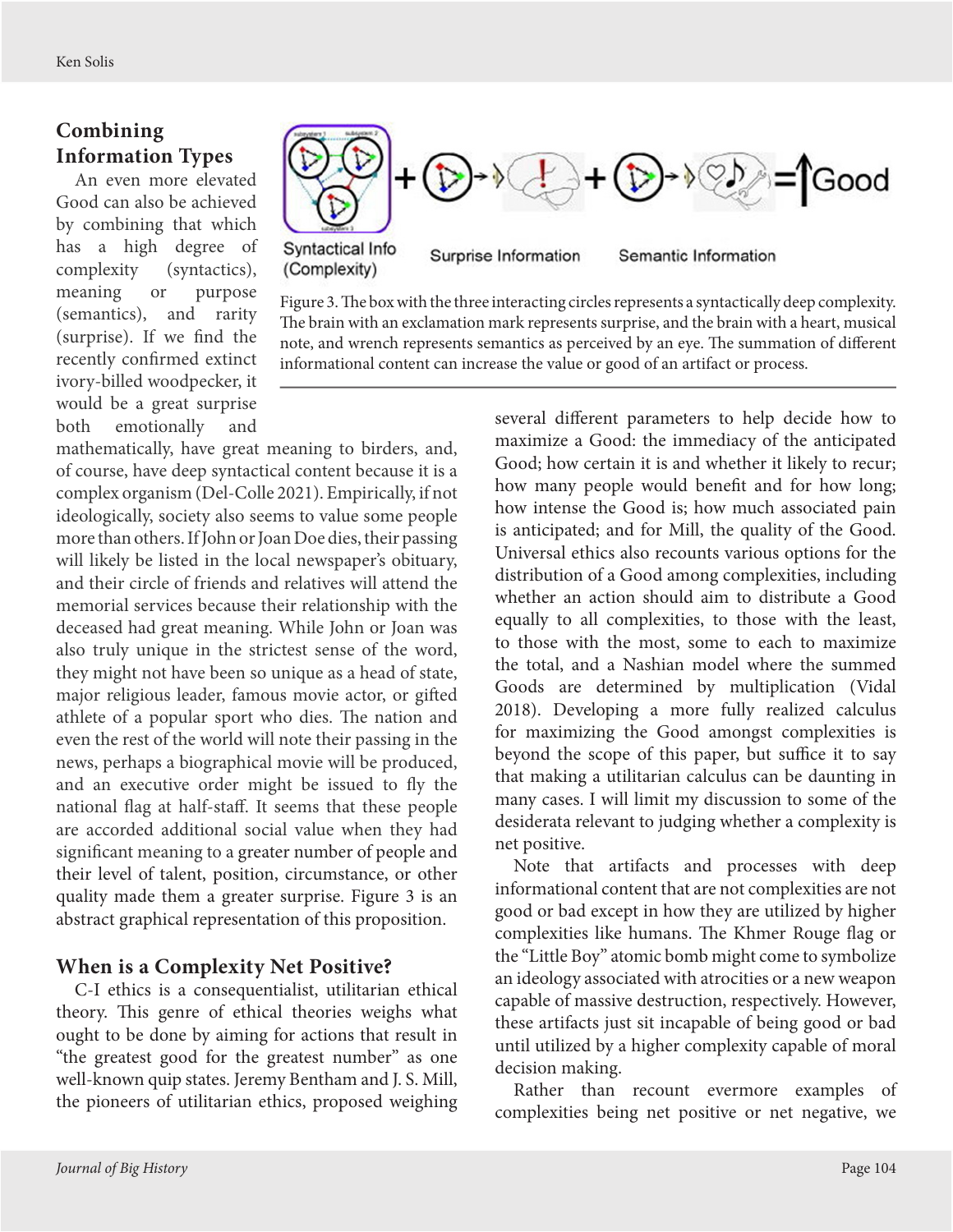can broadly describe a few characteristics that would make a deep informational artifact or process ethically undesirable:

- 1. *Does the complexity intentionally or needlessly harm other deep informational artifacts/process directly or indirectly?* With a few notable exceptions exhibited by a few higher animals as noted earlier, it is complex people and groups of people who can project how their actions will affect other deep informational artifacts/processes and the future course of events. Our justice system and social mores recognize this fact and usually strive to limit or stop negative consequences to others, religious symbols, national flags, endangered animals, and other items highly valued by us and occasionally to higher animals—especially our pets.
- 2. *Lesser complexities that cause substantial harms to greater complexities*. Although we usually strive to avoid the extinction of higher animals, even those that cause us harm at times, like a poisonous snake, we do not share similar concerns about the loss or potential loss of much simpler complexities like mosquitos, smallpox, *Yersinia pestis* (the bacteria that causes the bubonic plague), and malaria. While even these simple organisms would be impossible to replicate with foreseeable technology, the misery that they impose on higher organisms, including humans, offsets any utilitarian calculus in their favor.

With further contemplation, C-I theory might reveal other broad rules for helping to determine when a deep informational artifact/process is not netpositive. Even with only these two caveats, it is often difficult to calculate reliably the best course of action a person should take in the complex landscape in which we exist.

## **It is a Complex World**

C-I ethics, as with any other theory, will inevitably face shortcomings: no ethical theory is comprehensive in its ability to cover every contingency. Also, by having its precepts extended to include non-anthropocentric concerns, it often becomes more abstract in its application. The same problem occurs whenever you increase the sensitivity (so that you capture more cases or situations) of a medical test. You then lose specificity: you capture cases or situations that are not relevant. C-I theory would perhaps best find its stride by being a meta-theory—a theory that undergirds other theories that can be more easily applied in the field. Another important strength of C-I theory and others that incorporate complexity is that they recognize that the world is fundamentally (drumroll) . . . complex! Most traditional ethical theories, on the other hand, treat the world as though it is in some manner simple and that there is one primary variable that determines what is the Good, the best action to take, and so forth. In a more extended treatise, a complex-type ethical theory could more rigorously address some of the controversies that resonate in the field of ethics (and other philosophical areas as well). For example, accounting for the complexity of the world would

- Provide a new perspective on the issue of ethical relativism and subjectivism; i.e., there are fundamental reasons why it seems that ethics is relative to different times and cultures or why ethics seems to vary subjectively from person to person.
- Better explain why ethical theories founded on simpler precepts fail so frequently when applied to many real-world situations.
- Perhaps most boldly, complexity offers a possible basal explanation for how free will, which is needed for true ethics to be practiced by an agent, might be possible. Currently, many philosophers state that free will, despite its being apparent to us experientially, does not actually exist and that our choices are covertly deterministic a la Newtonian physics. Unfortunately, quantum mechanics, which is fully non-deterministic, is not a better answer for an underlying decision mechanism because it is fully random. Complexity science, however, has discovered several scenarios that are between a deterministic and indeterministic outcome—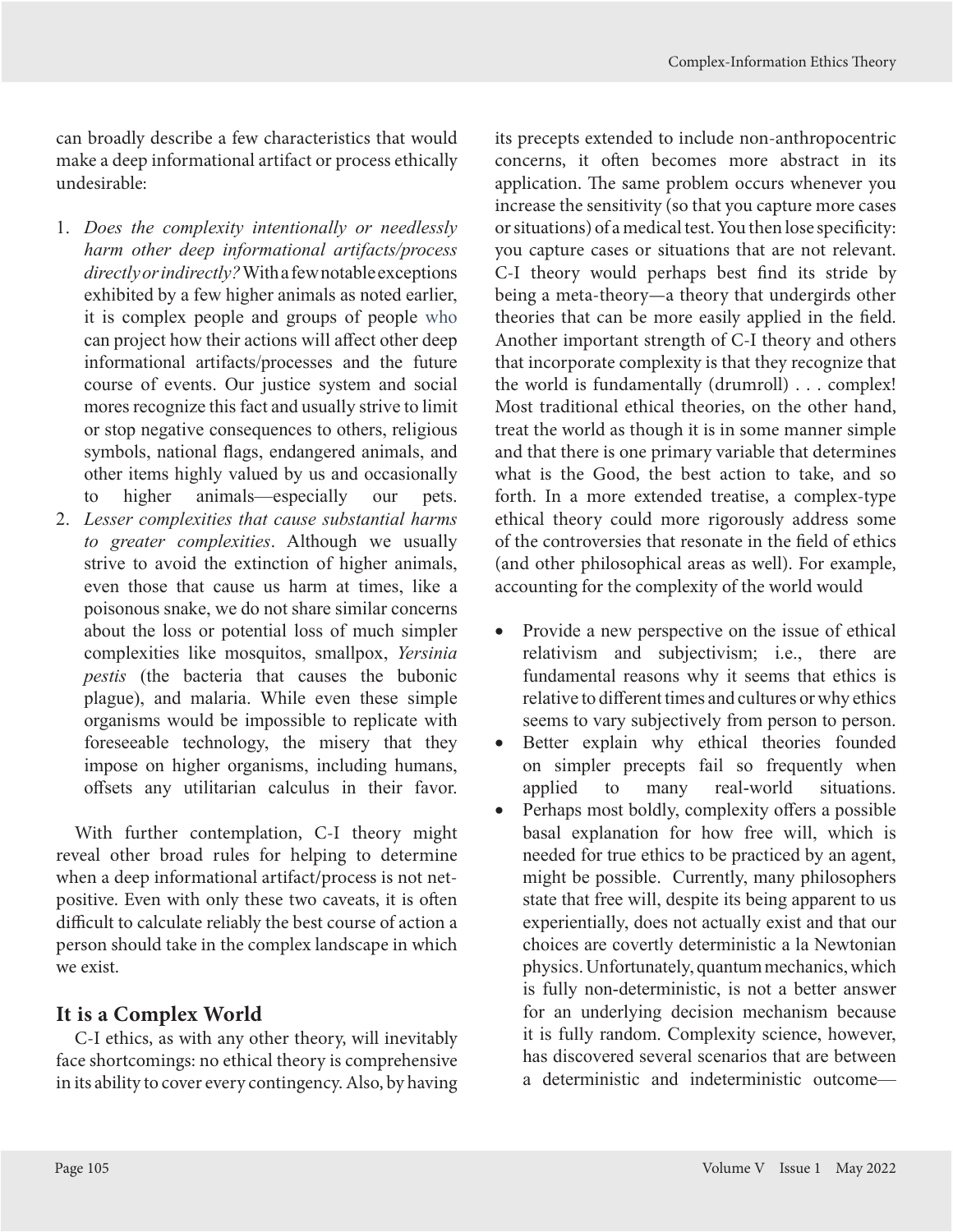<span id="page-14-0"></span>and there might lie the substrate for a will that is free to make any of several choices. Ultimately, however, we should at least be agnostic regarding the final nature of apparent free will because we have much to learn about how the brain operates.

#### **Complex-Information Theory Summary**

Big historians need a broad ethical framework with which to examine better the ethics or morality of past events and especially events that might be looming in the "big future," such as human driven changes to the biosphere, artificial intelligence, transhumanism, and possible encounters with extraterrestrial life. Traditional ethical theories were primarily guided by human concerns, i.e., anthropocentric. A number of information-centric theories have been proposed in the past that broaden ethical concerns to that which is a complex system, various valuable artifacts, or at times even every thing that exists. C-I theory strives to broaden and refine these theories by beginning with a careful analysis of relevant laws or tenets from the second law of thermodynamics, information theory, and complexity science. Hopefully, by making the bridges from entropy to a careful analysis of information types and then to relevant complexity science, a solid theory can be constructed that has its foundation in the basic laws of physics but then can extend its grasp better to include all artifacts and processes worthy of ethical consideration.

Subsequently, others and I have identified complex systems as one important category of things that warrant our ethical consideration to the extent

that to perpetuate and enhance them is ethically desirable—with some caveats. Clement Vidal and Jean-Paul Delahaye also identified various artificial human constructs as being complex systems and, therefore, worthy of preservation and promotion. However, if someone uses the usual criteria for identifying complexities, it quickly becomes apparent that many of their listed complexities such as works of art, microprocessors, and novels do not qualify as being such. Instead, C-I theory asserts that these and other items are valued for their deep semantical and surprise informational content. Furthermore, while complexities have intrinsic ethical value because ethics cannot exist without complex agents in a complex world, other types of informational content have instrumental value assigned to them by moral agents—in this case by humans.

Admittedly, C-I theory relies on abstractions that will often be difficult to apply in the field. It can still undergird more readily applied ethical theories and help to explain better the apparent limitations and contradictions that exist with traditional ethical theories. After all, as big historians well know, it is a complex world that is only becoming more complex as time unfolds.

#### **Notes**

[1.](#page-5-0) As an aside for big historians, the "transistor" was first also developed and demonstrated at Bell Labs in December 1947 by physicists John Bardeen (1908-1991), William Shockley (1910-1989), and Walter Brattain (1902- 1987). Hence, the "digital information age" arguably began at the very end of 1947 to 1948 at Bell Labs in Murray Hill, New Jersey (Riordan et al. 1999). Few, if any significant eras' origins can be pinpointed in location and time so precisely!

[2.](#page-5-0) For a more thorough discussion about "information," please see my article, "The Unfolding of Information," (*JBH* 2:1). Please also note that there is an error on page 51, which states that the formula worked for only two equally likely messages—like the toss of a coin. Correctly stated, it measures any number of equally likely messages.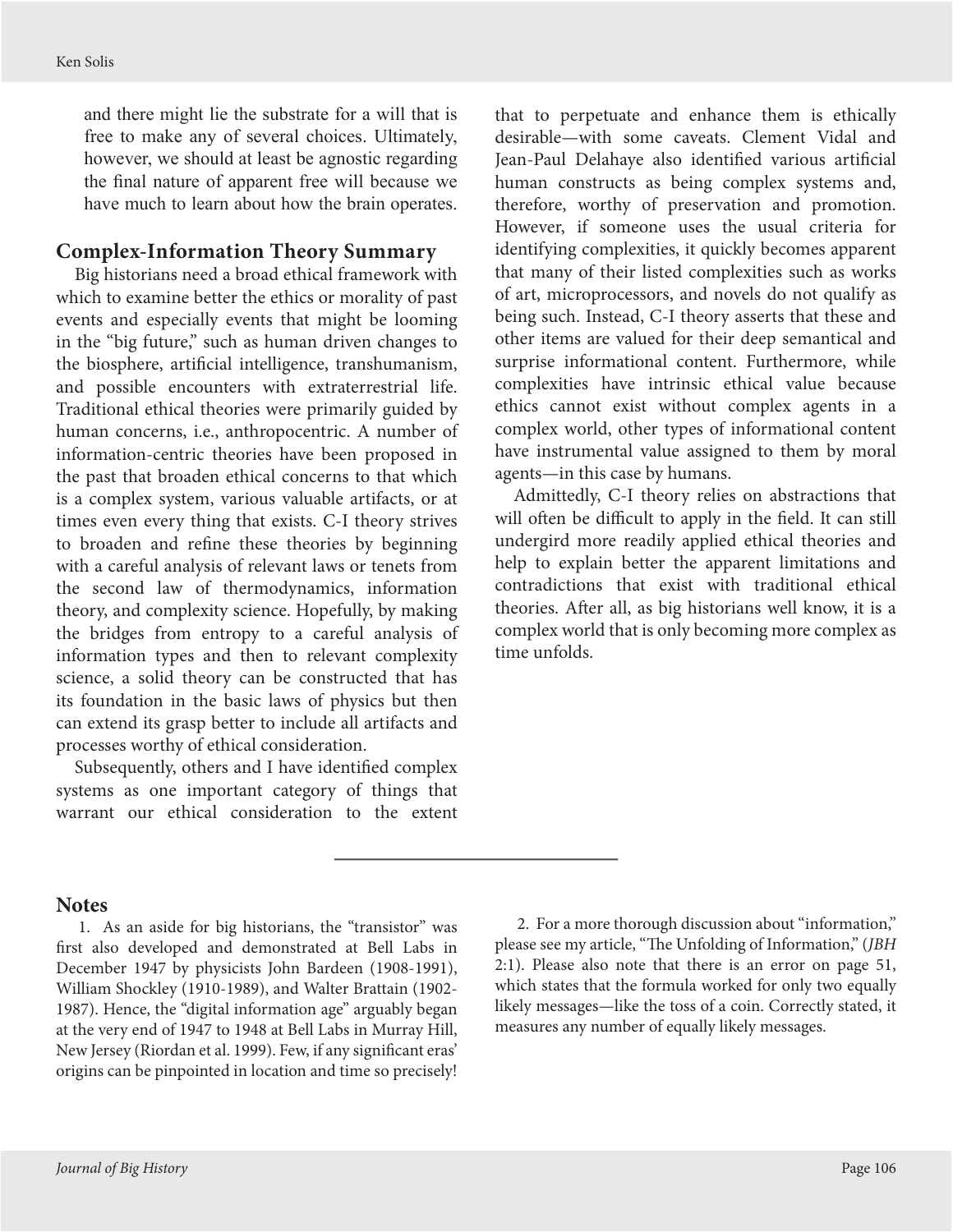## **References**

- Aldo Leopold Foundation, The. 2021. "The Land Ethic." *Aldo Leopold Foundation*. Accessed December 5, 2021. <https://www.aldoleopold.org/about/the-land-ethic/>.
- Atkins, Peter. 2010. *The Laws of Thermodynamics: A Short Introduction*. Oxford: Oxford University Press.
- Barry, John M. 2005. *The Great Influenza: The Story of the Greatest Pandemic in History*. New York: Penguin Books.
- Bennett, Charles H. 1988. "Logical Depth and Physical Complexity," In R. Herken, ed. *The Universal Turing Machine: A Half-Century Survey* (227-257). Oxford: Oxford University Press.
- Chaisson, Eric J. 2001. *Cosmic Evolution: The Rise of Complexity in Nature*. Cambridge, MA: Harvard University Press.
- Chalmers, David. 1995. "Facing Up to the Problem of Consciousness." *Journal of Consciousness Studies* 2 (3): 200-219.
- Deacon, Terrence W. 2011. "What is Missing from Theories of Information?" In Paul Davies and Niels Henrik Gregersen (editors). *Information and the Nature of Reality: From Physics to Metaphysics* (152-159). Cambridge: Cambridge University Press.
- Del-Colle, Andrew. 2021. "Ivory-billed Woodpecker to Be Officially Declared Extinct in U.S." *Audubon News* (September 29). Accessed December 5, 2021. [https://](https://www.audubon.org/news/-ivory-billed-woodpecker-be-officially-declared-extinct-us) [www.audubon.org/news/-ivory-billed-woodpecker-be](https://www.audubon.org/news/-ivory-billed-woodpecker-be-officially-declared-extinct-us)[officially-declared-extinct-us.](https://www.audubon.org/news/-ivory-billed-woodpecker-be-officially-declared-extinct-us)
- De Waal, Frans. 2006. *Primates and Philosophers: How Morality Evolved*. Princeton: Princeton University Press. The University Center for Human Values Series.
- Doyle, Bob. 2016. *Great Problems of Philosophy (and Physics) Solved?* Cambridge, MA: I-Phi Press.
- The Editors of Encyclopaedia Britannica. "Gutenberg Bible." *Encyclopedia Britannica*, December 5, 2021. https:// www.britannica.com/topic/Gutenberg-Bible.
- Floridi, Luciano. 2005. "Is Semantic Information Meaningful Data?" *Philosophy and Phenomenological Research* LXX (2). Accessed December 5, 2021. [http://philsci-archive.](http://philsci-archive.pitt.edu/2536/1/iimd.pdf) [pitt.edu/2536/1/iimd.pdf.](http://philsci-archive.pitt.edu/2536/1/iimd.pdf)
- Floridi, Luciano. 2006. "Information Ethics, Its Nature and Scope." *ACM SIGCAS Computers and Society* 36 (3): 21- 36.
- Floridi, Luciano. 2015. "Semantic Conceptions of Information." *The Stanford Encyclopedia of Philosophy.* Accessed December 5, 2021. [https://plato.stanford.edu/](https://plato.stanford.edu/entries/information-semantic/) [entries/information-semantic/.](https://plato.stanford.edu/entries/information-semantic/)
- Freitas Jr., Robert A. 2008. "Universal Thermoethical Principles of First Contact." *Xenology: An Introduction*

*to the Scientific Study of Extraterrestrial Life, Intelligence, and Civilization.* Accessed December 5, 2021. [http://](http://www.xenology.info/Xeno/25.1.3.htm) [www.xenology.info/Xeno/25.1.3.htm.](http://www.xenology.info/Xeno/25.1.3.htm)

- Gribbin, John R. 2004. *Deep Simplicity: Bringing Order to Chaos and Complexity*. New York: Random House.
- "How Many Stradivarius Violins Are There?" 2021. *New Violinist*. Accessed December 5, 2021. [https://](https://newviolinist.com/how-many-stradivarius-violins-are-there/) [newviolinist.com/how-many-stradivarius-violins-are](https://newviolinist.com/how-many-stradivarius-violins-are-there/)[there/.](https://newviolinist.com/how-many-stradivarius-violins-are-there/)
- Johnson, Neil. 2007. *Simply Complexity: A Clear Guide to Complexity Theory.* London: Oneworld Publications.
- Keller, David R. 2008. "Deep Ecology." *Encyclopedia of Environmental Ethics and Philosophy* (July 18): 206- 21. Accessed December 5, 2021. [http://davidkeller.us/](http://davidkeller.us/publications/Keller-Deep_Ecology%20EEEP.pdf) [publications/Keller-Deep\\_Ecology%20EEEP.pdf](http://davidkeller.us/publications/Keller-Deep_Ecology%20EEEP.pdf) .
- Korotayev, Andrey V., and Dave J. LePoire. 2020. *The 21st Century Singularity and Global Futures: A Big History Perspective*. Switzerland: Springer, Cham.
- Kurzweil, Ray. 2006. *The Singularity is Near: When Humans Transcend Biology*. New York: Penguin Books.
- Ladyman, James, James Lambert, and Karoline Wiesner. 2012. "What is a Complex System?" *PhilSci Archive*. Accessed December 4, 2021. http://philsci-archive.pitt. edu/9044/4/LLWultimate.pdf.
- Mardia, Kanti V. and Aidan D. Rankin. 2013. *Living Jainism, an Ethical Science*. Winchester, UK: Marda Books.
- Maxwell, Max. (n.d.) "Introduction to Complexity Ethics," *Socratic Method Research Portal*. 2006-2018. Accessed December 4, 2021. [http://www.socraticmethod.net/](http://www.socraticmethod.net/essays/complexity/complexity.htm) [essays/complexity/complexity.htm.](http://www.socraticmethod.net/essays/complexity/complexity.htm)
- Mitchell, Melanie. 2009. *Complexity: A Guided Tour*. Oxford: Oxford University Press.
- Page, Scott E. 2009. *Understanding Complexity Course Guidebook.* Chantilly, PA: The Great Courses.
- Panzas, Christopher, and Adam Potthast. 2010. *Ethics for Dummies,* Hoboken, NJ: Wiley Publishing, Inc.
- Reynolds, Glenn C. 2007. "A Native American Land Ethic," *Natural Resources & Environment* 21 (3): 16-20.
- Riordan, Michael, Lillian Hoddeson, and Conyers Herring. 1999. "The Invention of the Transistor." In *More Things in Heaven and Earth, A Celebration of Physics at the Millennium*. Edited by Benjamin Bederson. New York: Springer Nature Switzerland AG.
- Schumacher, Benjamin. 2015. *The Science of Information: From Language to Black Holes*. Lecture Transcript. The Great Courses. Chantilly, VA: The Teaching Company.
- Shannon, C. E. 1948. "A Mathematical Theory of Communication." *The Bell System Technical Journal* 27 (179-423, 623-656). American Telephone and Telegraph